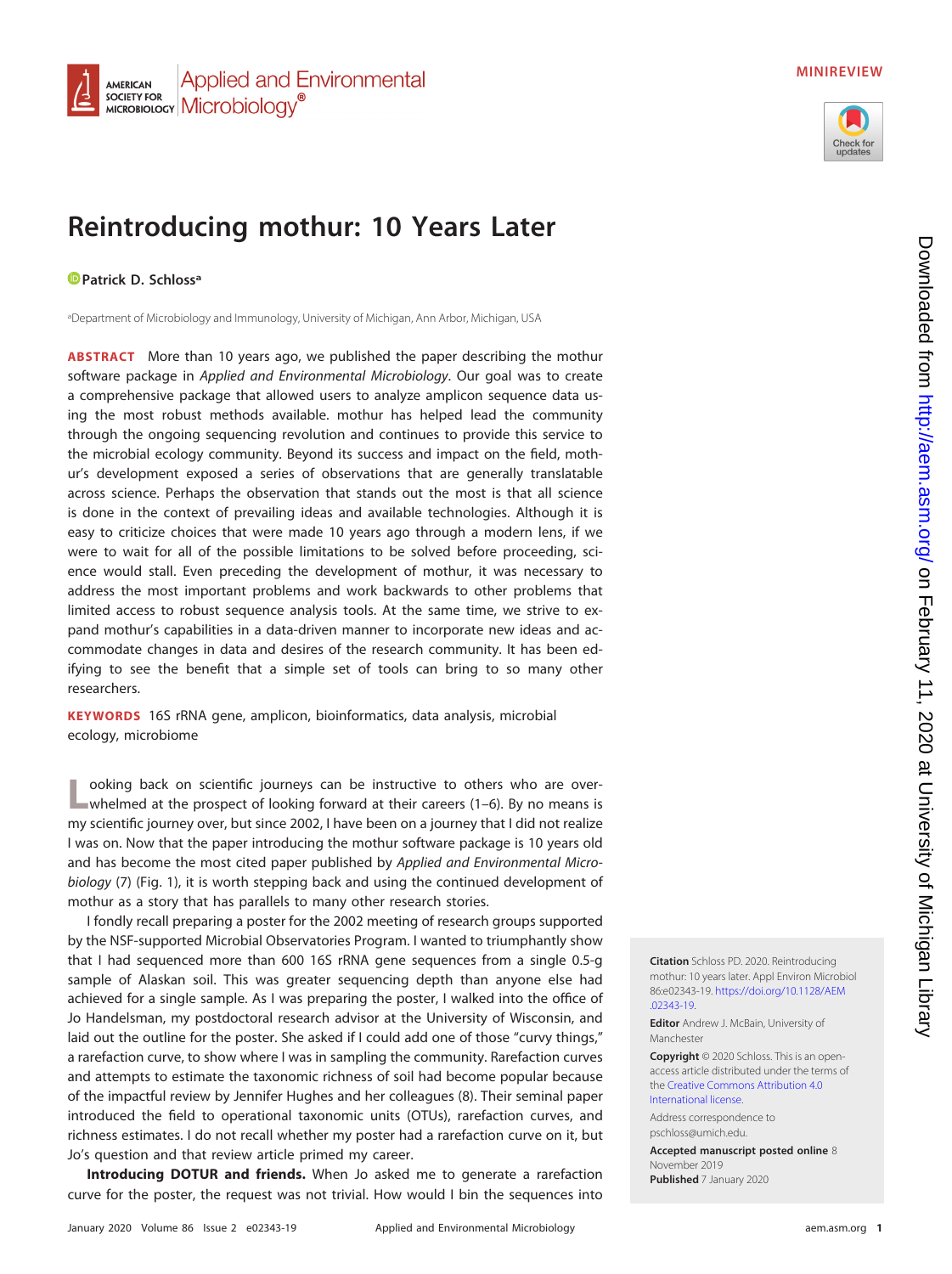

<span id="page-1-0"></span>**FIG 1** mothur has consistently been a popular software package over the past 10 years with more than 8,800 citations. Citation data taken from the Web of Science [\(https://www.webofscience.com\)](https://www.webofscience.com) on 1 October 2019. The gray line segment depicts the projected number of citations for 2019 based on the current number of citations for the year and historical trends.

OTUs? Hughes and her colleagues did it manually and with fewer than 300 sequences. Although I could possibly do that for my 600 sequences, my goal was to generate 1,000 sequences from the sample and to repeat that sampling effort with other samples. I needed something that could be automated. Furthermore, the software that Hughes used to build rarefaction curves, EstimateS [\(4\)](#page-10-5), required a series of tedious data formatting steps to perform the analyses we were interested in performing. I had found my first problem. How would I assign sequences to OTUs and use that data to estimate the richness and diversity of a sample? The second problem would involve comparing the abundance of OTUs found in one sample to another sample. The solution to the first problem, DOTUR (distance-based OTUs and richness), took us 2 years to develop [\(9\)](#page-10-6). DOTUR did two things: given a matrix quantifying the genetic distance between pairs of sequences, it would cluster those sequences into OTUs for any distance threshold to define the OTUs and then it would use the frequency of each OTU to calculate a variety of alpha diversity metrics. The solutions to the second problem would come from our work to develop software, including  $\int$ -LIBSHUFF [\(10\)](#page-10-7), SONS (shared OTUs and similarity) [\(11\)](#page-10-8), and TreeClimber [\(12\)](#page-10-9). Around the same time, Catherine Lozupone and Rob Knight were developing their UniFrac tools to compare communities with a phylogenetic rather than OTU-based approach [\(13,](#page-10-10) [14\)](#page-10-11). With these tools, the field of microbial ecology had a quantitative toolbox for describing and comparing microbial communities. Along the way Jo and I would demonstrate the utility of such tools for answering questions like how many OTUs were there in that sample of Alaskan soil and how many sequences were needed to sample each of those OTUs [\(15\)](#page-11-0)? Where were we in the global bacterial census [\(16\)](#page-11-1)? How does the word usage of Goodnight, Moon compare to that of Portrait of a Lady, and more importantly, how is this relevant to microbial ecology [\(17\)](#page-11-2)? Most edifying were the more than 2,400 papers that used DOTUR, SONS, TreeClimber, or  $\int$ -LIBSHUFF to facilitate their own research questions (Web of Science, 1 October 2019). Had we waited to solve all of the problems that plagued 16S rRNA gene sequencing, we would still be waiting.

It is important to remember that we knew there were many problems with 16S rRNA gene sequencing. We knew there were biases from extractions and amplification [\(18](#page-11-3)[–](#page-11-4)[23\)](#page-11-5). We knew there were chimeras [\(24](#page-11-6)[–](#page-11-7)[27\)](#page-11-8). We knew that bacteria varied in their rrn copy number. Generating a distance matrix was a prerequisite to using my tools.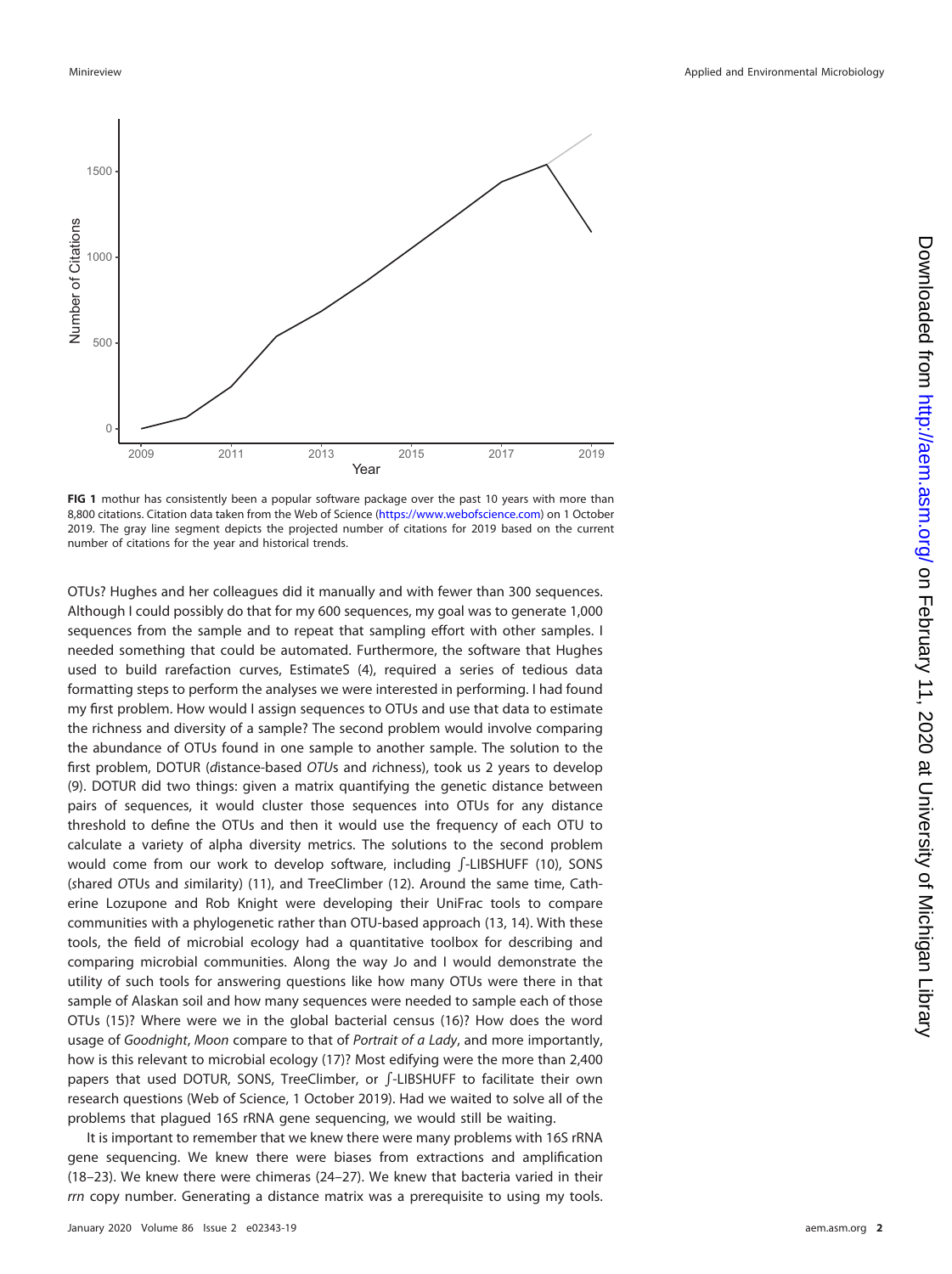This was not trivial, but by cobbling together other tools, it was possible. We would assemble, trim, and correct Sanger sequence reads using Chromas or STADEN [\(28\)](#page-11-9), align the sequences using ClustalW [\(29\)](#page-11-10) or ARB [\(30\)](#page-11-11), check for chimeras using partial treeing or Bellerephon [\(27\)](#page-11-8), and calculate a pairwise distance matrix using DNADIST from the PHYLIP package [\(31\)](#page-11-12). At the time, we knew that we had only a loose concept of a species based on these distances [\(32\)](#page-11-13). We hoped that an OTU defined as a group of sequences more than 97% similar to each other would be a biologically meaningful unit regardless of whether it fit our notion of a bacterial species. At the time, I felt that the biggest problems that I could solve were how to cluster the sequences into OTUs and how to use those clusterings to test our hypotheses. The only tool available at the time that automated the clustering step was FastGroup, which implemented an approximation of the single linkage algorithm [\(33\)](#page-11-14). The high cost of sequencing was also an impediment to experimentation and analysis in microbial ecology. It was rare for a study design to have experimental replicates so that one could perform a statistical test to compare treatment groups. For example, in our testing, we frequently used a data set comparing Scottish soils from Alison McCaig and colleagues [\(34\)](#page-11-15). This data set consisted of two experimental groups, each replicated three times with 45 sequences per replicate. Although great focus has been placed on the depth of sampling afforded by 454 and Illumina sequencing, the true benefit of the modern sequencing platforms is the ability to affordably sequence a large number of technical and biological replicates. In my opinion, this expansion in the number of replicates more than makes up for the potential limitations incurred by their shorter read length. In spite of the many technical challenges, we had excuses and heuristics to solve problems that served our needs. It is telling that a recent review of "best practices" in generating and analyzing 16S rRNA gene sequences shows that we still have not solved many of these issues and that we have, of course, identified additional problems [\(35\)](#page-11-16).

As we developed these tools, I found a unique niche in microbiology. My undergraduate and graduate training as a biological engineer prepared me to think about research questions from a systems perspective, to think quantitatively, and to understand the value of using computer programs to help solve problems. As an undergraduate student, I learned the Pascal programming language and promptly forgot much of it. Although it was a good language for teaching programming concepts, it did not catch on outside the classroom. Later, I learned MATLAB. Because it was an expensive commercial programming environment and never caught on with biologists, I also forgot much of it. Even if I forgot the programming syntax of these languages, what learning these languages taught me was the logic and structure of programming. As a postdoc, I would use this background to learn the Perl programming language to better understand how LIBSHUFF (i.e., LIBrary SHUFFle), a tool for comparing the structure of two communities, worked since it was written in Perl [\(36\)](#page-11-17). After writing my own version of LIBSHUFF,  $\int$ -LIBSHUFF, and seeing the speed of the version written in C++ by my collaborator, Bret Larget, I converted my Perl version of DOTUR into  $C_{++}$ . At the time, the conversion from Perl to  $C++$  seemed like an academic exercise to learn a new language. My Perl version of DOTUR took a minute or so to process the final collection of 1,000 sequences, and the  $C++$  version took seconds. Was that really such a big difference? In hindsight, as we now process data sets with tens of millions of sequences, the decision to learn  $C++$  was critical. The ability to pick up computer languages to solve problems, enabled by my prior training in engineering, was a skill that was virtually unheard of in microbiology. Today, researchers without the ability to program are at a significant disadvantage [\(37\)](#page-11-18).

**Introducing mothur.** Shortly after DOTUR was published, I received an e-mail from Mitch Sogin, a scientist at the Marine Biology Laboratory (Woods Hole, MA), who asked whether DOTUR could handle more than a million sequences. Without answering his question, I asked where he found a million sequences. Little did I know that his e-mail would represent another pivot in the development of these tools and my career. His group would be the first to use 454 sequencing technology to generate 16S rRNA gene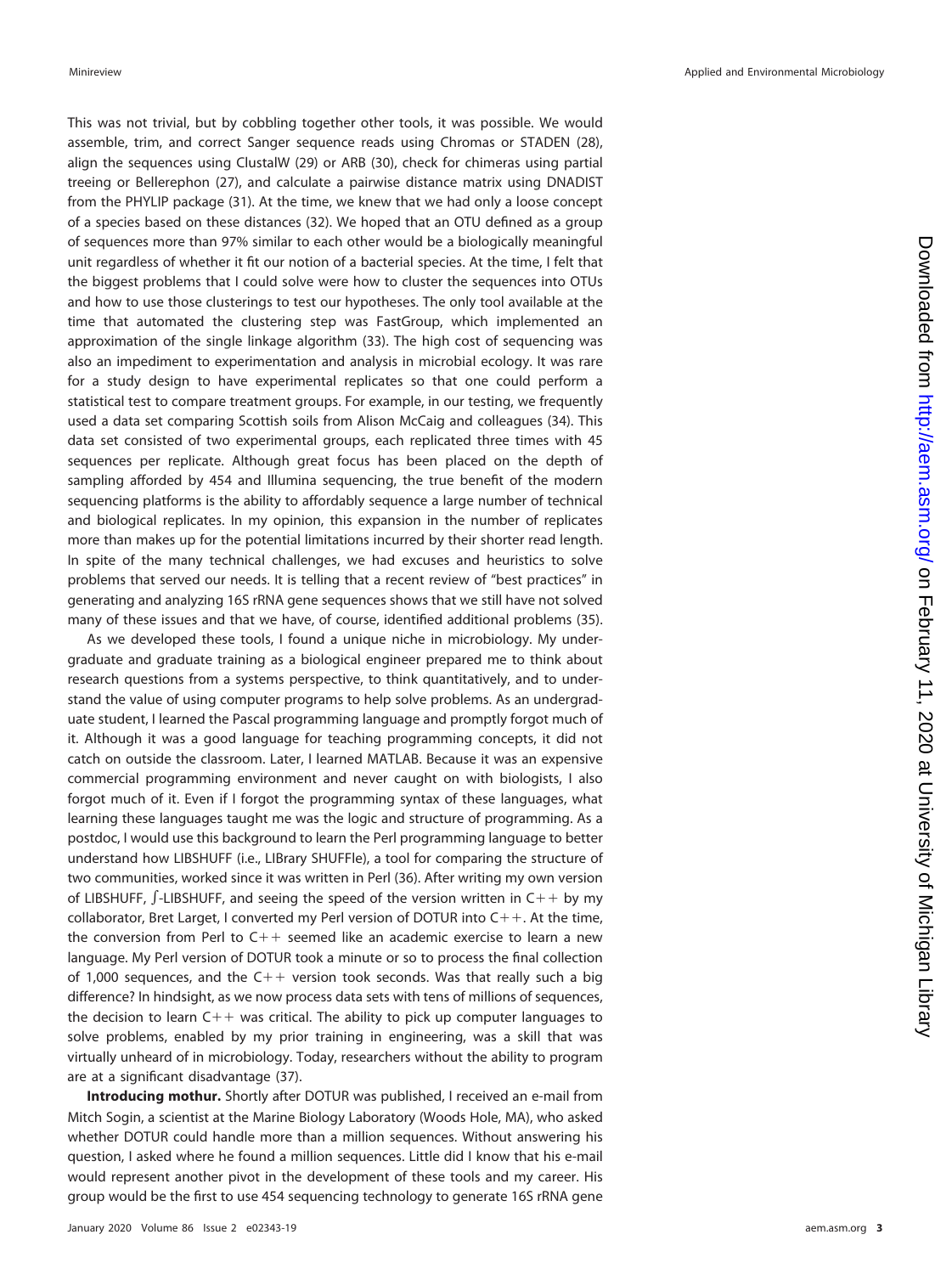sequences [\(38\)](#page-11-19). Although DOTUR could assign millions of sequences to OTUs, it was slow and required a significant amount of RAM (random access memory). As I left my postdoc to start my independent career across the state from Sogin's lab at the University of Massachusetts in Amherst, my plan was to rewrite DOTUR, SONS, --LIBSHUFF, and TreeClimber for the new world of massively parallelized sequencing. The new tool would become mothur.

Milling about at a poster session at the 2007 ASM General Meeting in Toronto, Canada, I ran into Mitch who asked what my plans were for my new lab. I told him that I wanted to make a tool like ARB, a powerful database tool and phylogenetics package [\(30\)](#page-11-11), but for microbial ecology analysis. His retort was, "You and what army?" Up to that point, I had written every line of code and had been answering many e-mails from people asking for help. He was right, I would need an army. It would be difficult, but I needed to learn to let go and share the development process with someone else. My "army" ended up being Sarah Westcott, who has worked on the mothur project from its inception. Today, mothur is nearly 200,000 lines of code, and Sarah has touched or written nearly every line of it. Beyond writing and testing mothur's code base, she has become a conduit for many who are trying to learn the tools of microbial ecology. She patiently answers questions via e-mail and on the package's discussion forum [\(https://](https://forum.mothur.org) [forum.mothur.org\)](https://forum.mothur.org). The community and I are lucky that Sarah has stayed with the project for more than a decade. To be honest, such dependency on a single person makes the project brittle. In hindsight, it would have been better to have developed mothur with more of an "army" or team so that there is overlap in people's understanding of how mothur works. Although a distributed team approach might work in a software engineering firm, it is not practical in most academic environments where there is limited funding. There are certainly projects that make this work, but they are rare.

**Competition has been good and healthy.** mothur has not been developed in a vacuum, and it does not have a monopoly within the field. As indicated above, each of our decisions was made in the historical context of the field and with constant pressure from others developing their own tools for analyzing 16S rRNA gene sequence data. Competition has been good for mothur and for the field.

From the beginning, there have been online tools available at the Ribosomal Database Project (RDP) [\(39\)](#page-11-20), greengenes [\(40\)](#page-11-21), and SILVA [\(41\)](#page-11-22). These tools allowed users a straightforward method of comparing their data to those collected in a database. There are two primary downsides to these tools. First, researchers running the online tool must pay the computational expenses. When their hardware becomes outdated because it is expensive to replace or maintain, processing times slow down. Eventually, this limitation would result in the termination of the greengenes website. Second, these platforms provide a one-size-fits-all analysis. These tools allow a user to analyze only 16S rRNA gene sequences and in some cases 18S rRNA gene sequences. If a user sequences a different gene, then the tool will not serve them. These observations resulted in two design goals we have had with mothur: bringing the analysis to a user's computer and separating a tool from a specific database. For example, we commonly use a sequence alignment method that was originally developed for greengenes [\(42\)](#page-11-23), but we use a SILVA-based reference alignment because of its superior quality [\(43,](#page-11-24) [44\)](#page-11-25). In addition, we offer the Bayesian classifier developed by the RDP [\(45\)](#page-11-26) and allow users to train it to any database they want, including customized databases. In both examples, users can align or classify non-rRNA gene sequence data. As the bioinformatics tools have matured, both RDP and SILVA now offer integrated pipelines for analyzing large data sets, albeit in one-size-fits-all black box implementations.

With the growth in popularity of 16S rRNA gene sequencing, there has naturally been an expansion in the number of people developing tools to analyze these data. Months after the paper describing mothur was published, the paper describing QIIME was published [\(46\)](#page-11-27). Over the past 10 years, many have attempted to create analogies comparing the two programs: Pepsi versus Coke, Apple versus Windows, etc. It is never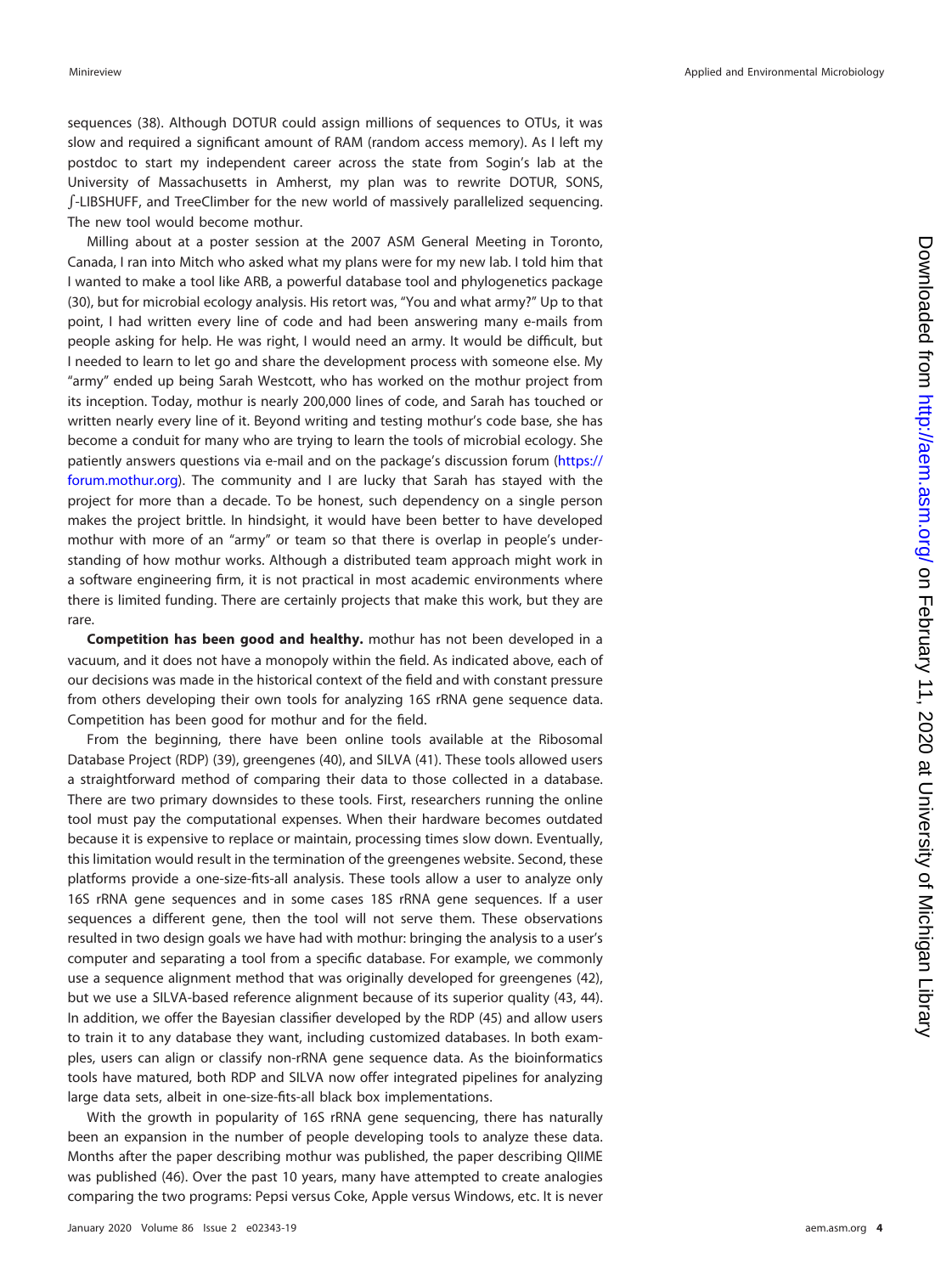clear which software is which brand and whether the comparisons are meant as a complement or an insult. Regardless, both programs are very popular. From my perspective, most of the differences are cosmetic [\(http://blog.mothur.org/2016/01/12/](http://blog.mothur.org/2016/01/12/mothur-and-qiime/) [mothur-and-qiime/\)](http://blog.mothur.org/2016/01/12/mothur-and-qiime/). To me the most meaningful difference between mothur and QIIME is the choice of algorithms used to cluster sequences into OTUs. QIIME's advocacy for open and closed reference clustering and USEARCH- or VSEARCH-based de novo clustering results in lower-quality OTU assignments relative to the de novo clustering algorithms available within mothur [\(47,](#page-11-28) [48\)](#page-11-29). QIIME is set of wrapper scripts that help users to transition data between independent packages. For example, with QIIME (through version 1.9.1), it was even possible to run mothur through QIIME. One can also run the Bayesian classifier through QIIME using the original code developed by the RDP. Structuring QIIME as a set of wrappers caused great frustration for many users because there were numerous software dependencies that had to be installed. The benefits included the ability for users to access a wider set of tools and for developers to tie their tool into the popular software package. Although the QIIME developers would go on to create virtual machines and use packaging tools to simplify installation, these fixes required sophistication by users who we knew struggled with the basics of navigating a command line. In contrast, when a user runs mothur, they are running mothur. The Bayesian classifier code that is in mothur is a rewritten version of the original code. When we rewrite someone's software, we do it with an eye to improving performance, access, and utility for non-16S rRNA gene sequence data. For example, while 454 data were popular, PyroNoise was an effective tool for denoising flowgram data [\(49\)](#page-11-30). Running the original code required a large Linux computer cluster and knowledge of bash and Perl scripting. When we rewrote the code for mothur, we made it accessible to people using any operating system with a simple command interface (i.e., trim.flows and shhh.flows). Our approach requires significant developer effort but saves considerable user effort. As this benefit is multiplied across thousands of projects, the savings to users has been considerable.

Beyond the large packages like mothur and QIIME, there has been significant growth in stand-alone software tools for sequence curation (e.g., PyroNoise [\[49\]](#page-11-30), PANDAseq [\[50\]](#page-11-31), and DADA2 [\[51\]](#page-11-32)), chimera checking (e.g., UCHIME [\[52\]](#page-11-33), ChimeraSlayer [\[53\]](#page-11-34), and Perseus [\[54\]](#page-11-35)), and clustering (e.g., USEARCH [\[55\]](#page-11-36), VSEARCH [\[56\]](#page-11-37), and Swarm [\[57\]](#page-12-0)). Where possible and when warranted, we have implemented many of these algorithms directly into mothur. We have also used this diversity of methods to perform head-to-head comparisons. Most notable is the area of clustering algorithms where there have been a large number of algorithms developed without an obvious method to objectively compare them [\(47,](#page-11-28) [48,](#page-11-29) [58,](#page-12-1) [59\)](#page-12-2). We applied an objective metric, Matthew's correlation coefficient (MCC), to evaluate numerous algorithms for clustering sequences into OTUs. By performing this type of analysis, we were able to objectively compare the algorithms, make recommendations to the field, and develop new algorithms that outperformed the existing ones. Beyond evaluating clustering algorithms, we have also evaluated methods of denoising sequence data [\(60](#page-12-3)[–](#page-12-4)[62\)](#page-12-5), assessed reference alignments [\(43,](#page-11-24) [44\)](#page-11-25), considered the importance of incorporating secondary structure information in alignments [\(63\)](#page-12-6), quantified the variation along the 16S rRNA gene [\(44\)](#page-11-25), and compared the statistical hypotheses tested by commonly used tools [\(64\)](#page-12-7). We have embraced the competition and diversity of all methods being used to analyze amplicon data. This competition forces us to identify the strengths and weaknesses of various methods so that we can make recommendations to other researchers.

**mothur's core principles.** As mothur has evolved with the needs of the community, several core principles have emerged that direct its development. First, mothur is a free, open-source software package. This has been critical in shaping the direction of mothur. We were content for mothur to be an improved combination of DOTUR and SONS and leverage existing tools for other steps. Yet, we quickly appreciated the need for providing other steps in a sequence analysis pipeline to make other tools more accessible. This decision was motivated by learning that the code for greengenes's [\(42\)](#page-11-23)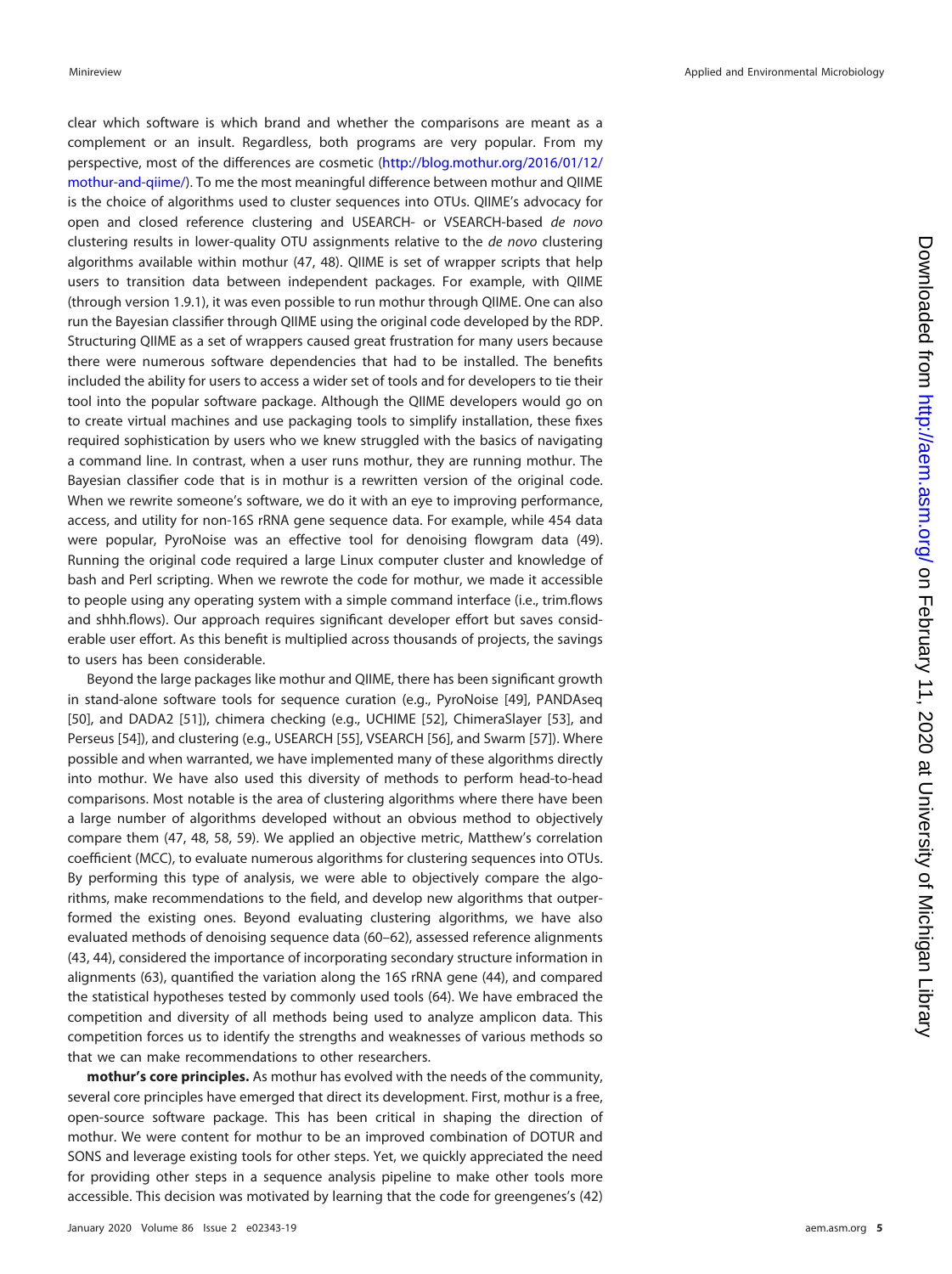

community. In February 2009 we released the first version of mothur, which had accelerated versions of the popular DOTUR and SONS programs. mothur has gone on to become one of the most cited bioinformatics tool for analyzing 16S rRNA gene sequences. Step inside the wiki and user forum and learn how you can use mothur to process data generated by Sanger, PacBio, IonTorrent, 454, and Illumina (MiSeq/HiSeq). If you would like to



contribute code to the project feel free to download the source code and make your own improvements. Alternatively, if you have an idea or a need, but lack the programming expertise, let us know through the forum and we'll add it to the queue of features we would like to add.

| Subscribe to the mothur mailing list      |                                        |
|-------------------------------------------|----------------------------------------|
| email address                             |                                        |
| <b>Subscribe</b>                          |                                        |
| Department of Microbiology & Immunology   | This site is maintained by Pat Schloss |
| The University of Michigan Medical School | C 2008-2019                            |
| The University of Michigan                |                                        |

<span id="page-5-0"></span>**FIG 2** mothur homepage. From the mothur home page at [www.mothur.org,](http://www.mothur.org) users can download mothur, access a user forum, navigate a wiki with extensive documentation, find blog posts that provide additional examples of how to use mothur, join the mothur Facebook group, and subscribe to the mothur mailing list.

and ARB/SILVA's aligners were not open source or publicly available. Thus, we realized that such an important functionality needed to be open to the community [\(43\)](#page-11-24). More recently, the rejection of closed-source, commercial tools can be seen by the broader adoption of open-source alternatives. This has been the case with the rising popularity of VSEARCH over USEARCH within the microbial ecology community [\(55,](#page-11-36) [56\)](#page-11-37).

Related to ensuring that mothur's code is open source, our second core principle is that we maintain transparency to our users. Perhaps a user does not need to interrogate every line of code, but they need to understand what is happening. Many programs, including online workflows, encapsulate large elements of a pipeline in a single command. In contrast, mothur forces the user to specify each step of the pipeline. Although the former approach makes an analysis easier for a beginner, it stifles users that need greater control or understanding of the assumptions at each step. This control over the pipeline has made it easier for researchers to customize databases or adapt the pipeline to analyze non-16S rRNA gene sequence data. Furthermore, we have provided ample instructional materials to teach users how to implement robust pipelines and the theory behind each step through the project's website [\(https://www.mothur.org\)](https://www.mothur.org) [\(Fig. 2\)](#page-5-0).

Third, as I mentioned above, there has been a plethora of methods proposed for generating amplicon sequence data and curating, aligning, checking for chimeras,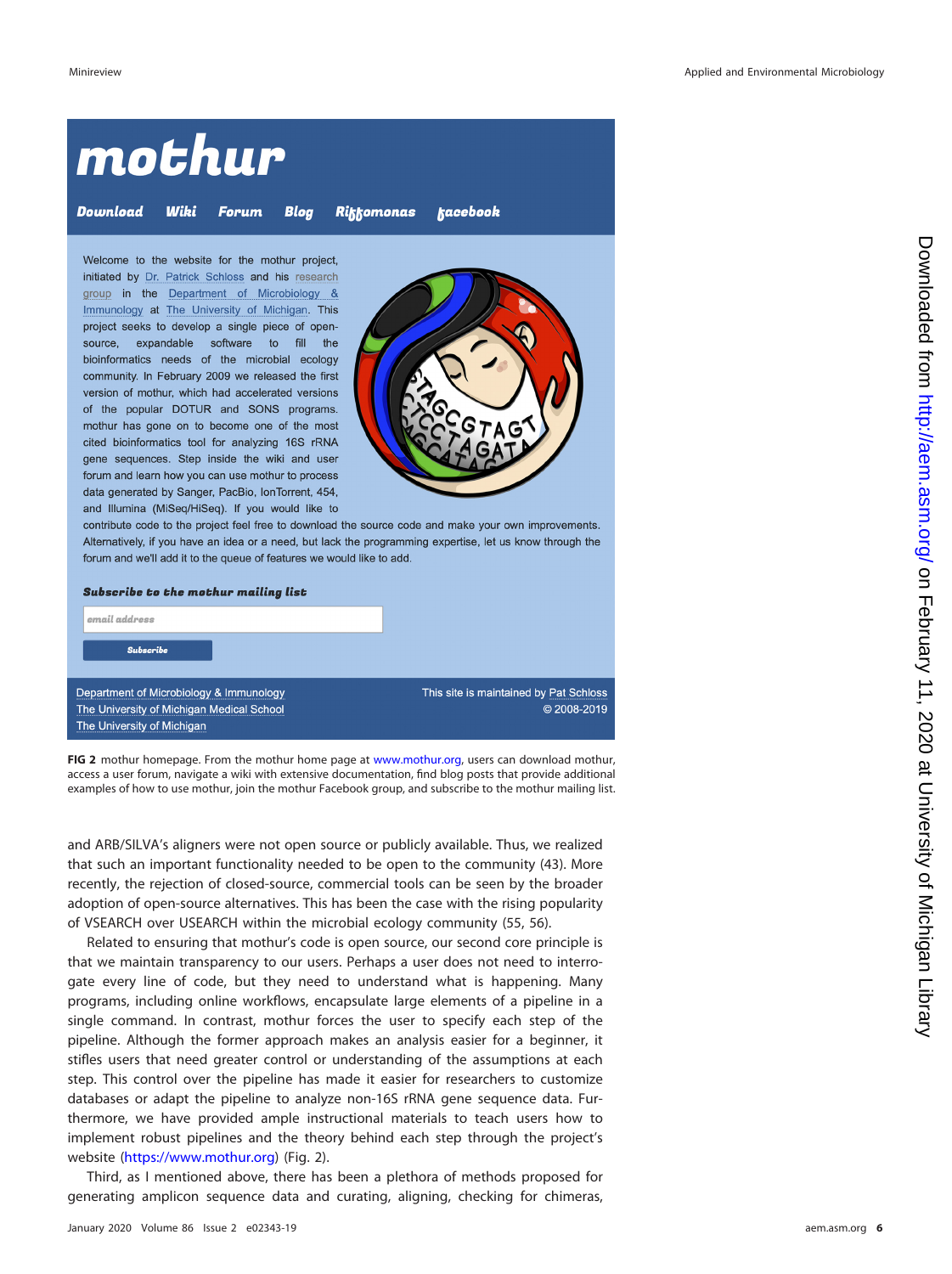classifying, and clustering the data. I am proud of the data-driven approach we have taken to comparing these methods. A description of a new method has limited value if it is not benchmarked against other methods or control data sets. Through this core principle and mothur's large reach into the community, we have helped to develop standards in the analysis of 16S rRNA gene sequence data.

Fourth, a focus on enabling reproducibility has always been central to the functionality of mothur. From the beginning, mothur's logfiles have represented a transcript of the user's command and outputs. When it became clear that researchers were not submitting their sequence data to the Sequence Read Archive (SRA), we worked with the SRA developers to create a mothur command (make.sra) that creates a package for submitting sequence data through a special mothur portal. A more ambitious project had its seed on 1 April 2013 when we announced a new "function" in mothur: write.paper. The new command required that the user provide a 454 sff file and a journal title or impact factor. With this information, mothur would generate a paper. This April Fools' Day joke was poking fun at software that provided an analysis black box but also at many users' sentiments that data analysis should be so cut and dry. A few years later, we revisited this concept in the scope of reproducibility. Why not explicitly script an analysis from downloading data from the SRA through the rendering of a paper ready for submission? This idea gave rise to the development of the Riffomonas reproducible research tutorial series that enables researchers to write their own version of write.paper [\(65\)](#page-12-8).

Perhaps the most important core principle is that my research group uses mothur to analyze the data we generate. This has proven critical, as it again represents transparency and hopefully provides confidence to mothur's users that we are not making recommendations that we do not follow ourselves.

**Challenges of making open source count.** Anyone can post code to GitHub with a permissive license and claim to be an open-source software developer. Far more challenging is engaging the target community to make contributions to that code. Frankly, we have struggled to expand the number of people who make contributions to the mothur code base. One challenge we face is that if we looked to others to contribute code to mothur, they would need to know  $C++$ . Given the paucity of microbiologists that can program in a compiled language like  $C++$ , expecting that community to provide contributors who can write code in a syntax that prizes execution efficiency over developer efficiency was not realistic. In contrast, the QIIME development team could be more distributed because their code base was primarily written in Python, which prizes developer efficiency over execution efficiency. QIIME is a series of wrappers that allow users to execute other developers' code, making the use of a scripting language like Python attractive. Their choices resulted in many tradeoffs that have impacted ease of installation, usability, execution speed, and flexibility. If we were offered funding to rewrite mothur, we would likely rewrite it as an R package that leaned heavily on the R language's  $C_{++}$  interface packages. Of course, such choices are always best in hindsight. When we started developing mothur, the ability to interface between scripting languages like R and Python and  $\mathsf{C++}$  code was not as well developed as it is today. For example, the modern version of the Rcpp package was first released in 2009 and its popularity was not immediate [\(66\)](#page-12-9). The development of mothur has been a product of the environment that it was created in. Although these decisions have largely had positive outcomes, there have been tradeoffs that caused us to sacrifice other goals.

Beyond contributing to the mothur code base, we sought out other ways to include the community as developers. The paper describing mothur included 15 coauthors, most of whom responded to a call to provide a wiki page that described how they used an early version of mothur to analyze a data set. Our vision was that authors might use the mothur wiki to document reproducible workflows for papers using mothur but also to provide instructional materials for others seeking to adapt mothur for their uses [\(https://www.mothur.org/wiki\)](https://www.mothur.org/wiki). Unfortunately, once the incentive of coauthorship was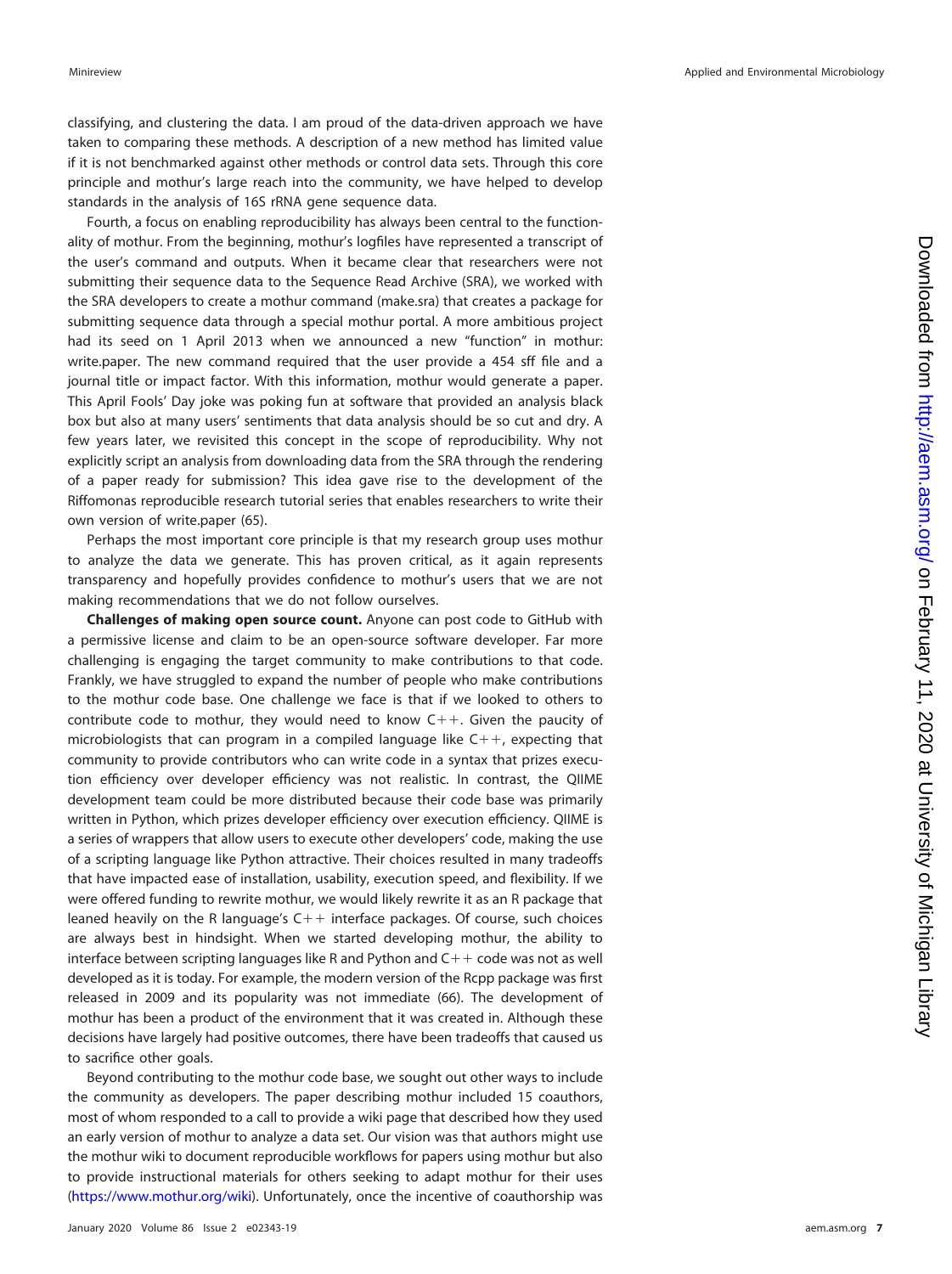removed, researchers stopped contributing their workflows to the wiki. Again, this vision and the lack of the community's adoption of wikis as a mechanism for reporting workflows were products of the environment. Although wikis were popular in the late 2000s, they lacked the ability to directly execute the commands that researchers reported. Such technology would not be possible until the creation of IPython notebooks (2011) and R markdown (2012). Another problem with the wiki approach was that potential contributors did not see the wiki as a community resource. I frequently received e-mails from scientists telling me that there was a typo on a specific page when the intention was that they could correct the typos without my input. We have been more successful in soliciting input and contributions from the user community through the mothur discussion forum and GitHub-based issue tracker. As mothur has matured, we have been dependent on the user community to use these resources to tell us what features they would like to see included in mothur and where the documentation is confusing or incomplete [\(https://forum.mothur.org\)](https://forum.mothur.org). Often we can count on people not directly affiliated with mothur to provide instruction and their own experience to other users on the forum. We are constantly trying to recruit our "army" and are happy to take any contributions we can. Whether the contributions are to the code base, discussion forum, or suggestions for new tools, these contributions have been invaluable to the growth and popularity of mothur.

**Failed experiments.** If we never failed, we would not be trying hard enough. Over the past decade, we have tried a number of experiments to improve the usability and utility of mothur.

One of our first experiments was to use mothur to generate standard vector graphic (SVG)-formatted files of heatmaps and Venn diagrams depicting the overlap between microbial communities. Such visuals were helpful for exploring data; however, I quickly realized that I would never put a mothur-generated figure into a paper I wrote. Such visuals require far too much customization to be publication quality. Although QIIME has incorporated visualization tools through the Emperor package [\(67\)](#page-12-10), the challenge of users taking default values has downsides, especially when those defaults do not follow good data visualization principles. For example, ordinations with black backgrounds and three-dimensional (3-D) ordinations in a two-dimensional (2-D) medium now litter the literature. Instead, we have encouraged users to use R packages to visualize mothur-generated results using the minimalR instructional materials that I have developed [\(http://www.riffomonas.org/minimalR/\)](http://www.riffomonas.org/minimalR/).

A second experiment was the creation of a graphical user interface (GUI) for running mothur. Forcing users to interact with mothur through the command line has been a significant hurdle for many [\(Fig. 3\)](#page-8-0). Unfortunately, the development effort required to create and maintain a GUI is significant and there is limited funding for such efforts. The newest version of QIIME (starting with version 2.0.0) has emphasized interaction with the tools through a GUI [\(68\)](#page-12-11), and the related QIITA project offers a web-based GUI [\(69\)](#page-12-12). It remains to be seen how this experiment will go. Another downside of using a GUI is that there is a risk that reproducibility will suffer if users do not have a mechanism to document their mouse clicks. A significant downside for web interfaces is the frequent inability to document or return to old versions of software and databases. As was experienced with greengenes, if the website is terminated, reproducing old analyses becomes impossible. In mothur, documentation of commands and parameter values is explicit in that users can provide a file with a list of commands and the software returns a logfile with all commands and output recorded. Given the heightened focus on reproducibility in recent years, we have extended significant effort in developing instructional materials teaching users how to organize, document, and execute reproducible pipelines that allow a user to go from raw sequence data to a compiled paper [\(65,](#page-12-8) [70\)](#page-12-13).

A final example of a failed experiment was a collaboration with programmers through Google Summer of Code to develop commands in mothur that ran the random forest and SVM (support vector machine) machine learning algorithms. Similar to the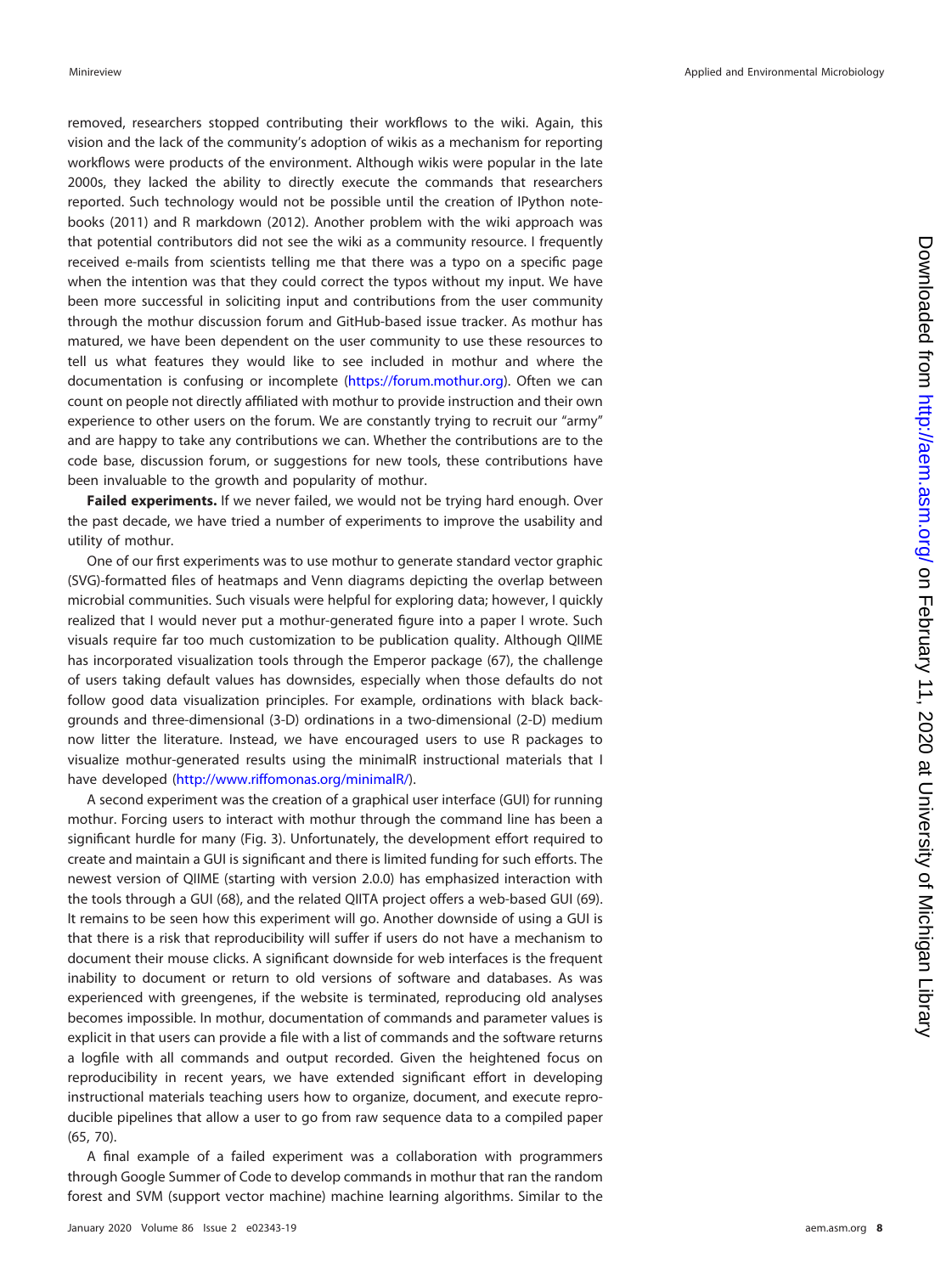Mac version

Using ReadLine mothur  $v.1.44.0$ Last updated: 10/02/2019 b<sub>y</sub> Patrick D. Schloss

Department of Microbiology & Immunology

University of Michigan http://www.mothur.org

When using, please cite: Schloss, P.D., et al., Introducing mothur: Open-source, platform-independent, comm unity-supported software for describing and comparing microbial communities. Appl Environ Microbiol, 2009. 75(23):7537-41.

Distributed under the GNU General Public License

Type 'help()' for information on the commands that are available

For questions and analysis support, please visit our forum at https://forum.mothur .org

Type 'quit()' to exit program

[NOTE]: Setting random seed to 19760620.

Interactive Mode

## $motion r >$

<span id="page-8-0"></span>**FIG 3** Start-up window when running mothur in Mac OS X in the interactive mode. mothur can also be run on Windows or Linux. In the interactive mode, users enter individual commands at the mothur prompt. Alternatively, users may run mothur by supplying commands from the command line or using batch scripts.

challenges of developing attractive visuals, fitting the algorithms' hyperparameters, testing, and deploying the resulting models require a significant amount of customization. Furthermore, machine learning is an active area of research where methods are still being developed and improved. Thankfully, there are numerous R and Python packages that do a better job of developing these models [\(71,](#page-12-14) [72\)](#page-12-15).

In each of our "failed" experiments, the real problems were straying from what mothur does well and failing to grasp what we really wanted the innovation to do.

**The future.** I will continue to develop mothur for as long as other researchers find it useful. One challenge of such a plan is maintaining the funding to support its development. The development of mothur was initially enabled by a subcontract from a Sloan Foundation grant to Mitch Sogin to support his VAMPS (Visualization and Analysis of Microbial Population Structures) initiative. We used that seed funding to secure an NSF grant and then a grant from NIH for tool development as part of their Human Microbiome Project. Since that project expired in 2013, we have not had funding to specifically support mothur's development. I have been fortunate to have start-up and discretionary funds generated from other projects to help support mothur. Although there is funding for new tools, there appears to be little appetite by funders to support existing tools. Emblematic of this was the NIH program, Big Data To Knowledge (BD2K), which solicited proposals through the program announcement "Extended Development, Hardening and Dissemination of Technologies in Biomedical Computing, Informatics and Big Data Science (PA-14-156)." This opportunity appeared perfect, except that the National Institute of Allergy and Infectious Diseases (NIAID), the primary supporter of microbiome research at NIH, did not participate in the announcement. Tools like mothur are clearly successful, but they need funding mechanisms to continue to mature and support the needs of the research community.

As with anything in science, methods become passé. When we first developed mothur, T-RFLP (terminal restriction fragment length polymorphism) and DGGE (dena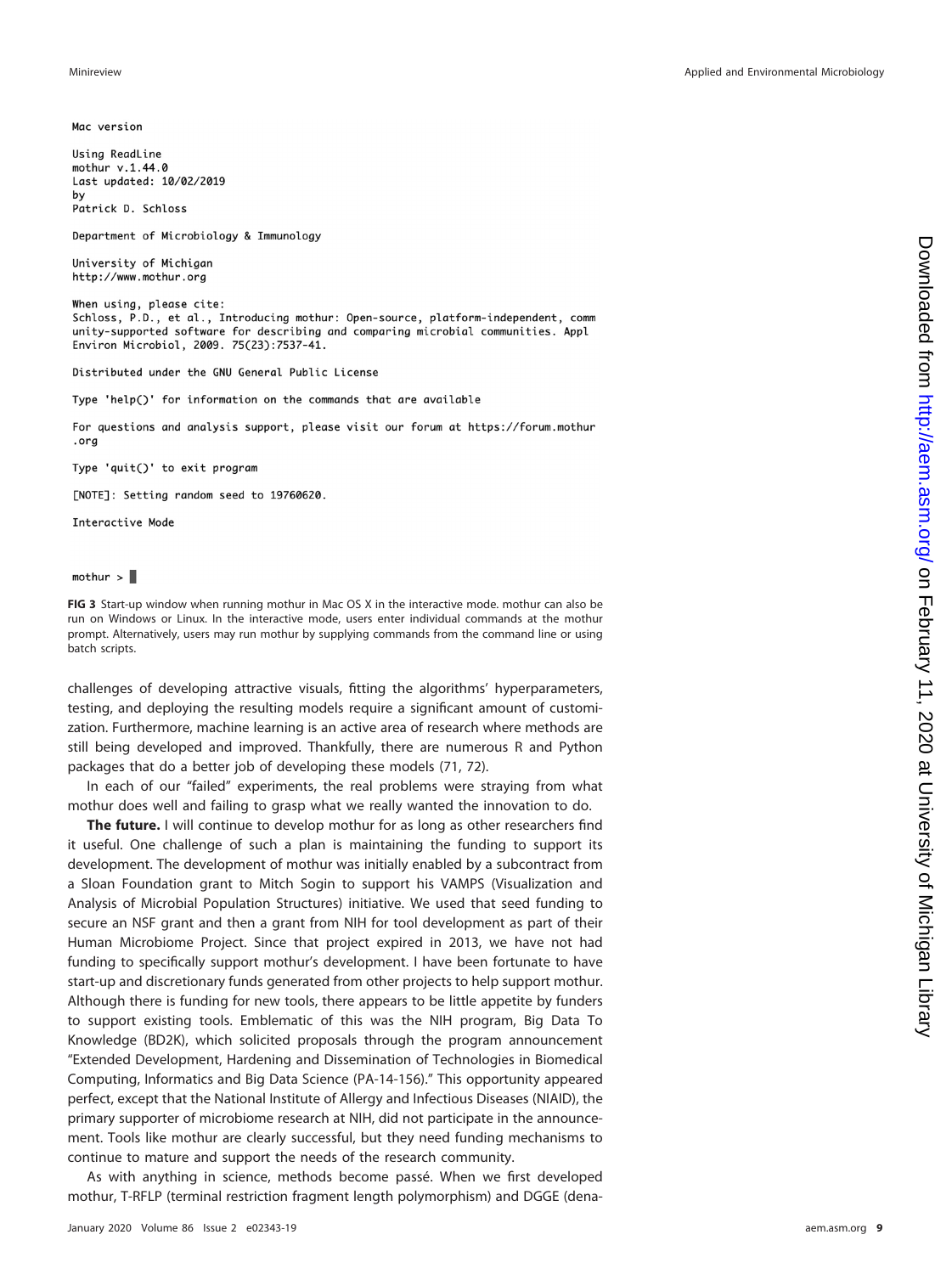turing gradient gel electrophoresis) were still commonly used. Today it would be hard to argue that data from those methods meaningfully advance a study relative to what one could obtain using 16S rRNA gene sequence data. Looking forward, many want to claim that amplicon sequencing is today's DGGE. They claim that researchers should instead move on to shotgun metagenomic sequencing. It is important to note that the two methods answer fundamentally different questions. 16S rRNA gene sequence data describes the taxonomic composition, while metagenomic sequence data tells a researcher about the functional potential and genetic diversity of a community. Both tools provide important information, but they cannot easily replace each other. Although metagenomic data does provide highly resolved taxonomic information, its practical limit of detection is at least an order of magnitude higher than that of amplicon data. For example, we analyzed 10,000 16S rRNA sequences from each of about 500 subjects [\(73\)](#page-12-16). We can think of this as representing about 1,000,000 genome equivalents (10,000 16S rRNA genes/subject  $\times$  500 subjects/5 16S rRNA gene sequences/genome). Assuming a genome is 4 Mbp, this would represent a sequencing depth of 4 Tbp. Although such a sequencing effort is technically possible, the cost of such an endeavor would be considerable and unlikely to be pursued by most researchers. We estimate that generating and sequencing the libraries at the University of Michigan sequencing core would cost approximately \$150 per library. The parallel 16S rRNA gene sequences data would cost approximately \$8 per library. Furthermore, analyzing such a large data set with an approach that captures the full genetic diversity of the community would be financially and technically prohibitive. Going forward, sequencing technologies will continue to evolve to capture longer and more high-quality data, and there will always be a need for characterizing the taxonomic diversity of microbial communities. With this in mind, there will always be a place for tools like mothur that can analyze amplicon sequence data.

Of course, this does not mean that such tools will remain static. We see three key areas that we will continue to help the field to move forward. First, just as we adapted through the transitions from Sanger to 454 to MiSeq and PacBio sequencing platforms [\(60](#page-12-3)[–](#page-12-4)[62\)](#page-12-5), we must learn whether data from Oxford Nanopore and other developing sequencing technologies can be an alternative sequencing approach that generates sequence data that is the same quality as existing approaches; thus far, the approach has significant shortcomings for sequencing 16S rRNA gene sequences [\(74\)](#page-12-17). As with the earlier platforms, we must better understand its error profile so that sequencing errors can be corrected. We have learned that moving forward requires that we maintain or improve sequence quality. No doubt, data sets and read lengths will improve, but these advances should not be made at the cost of data quality. Second, with these improvements, we will need to continue to improve our algorithms. We have already seen that attempts to use low-quality MiSeq and HiSeq data caused computational problems leading to the creation of open and closed reference clustering methods, which attempted to circumvent those problems [\(75,](#page-12-18) [76\)](#page-12-19). Unfortunately, comparative analyses showed that these methods fail relative to de novo clustering methods [\(47,](#page-11-28) [48\)](#page-11-29). More work is needed to improve reference-based clustering methods so that larger data sets can be analyzed without sacrificing the quality of OTU assignments. Finally, there are ongoing controversies that need further exploration. These controversies include the validity and utility of amplicon sequence variants [\(77\)](#page-12-20), the wisdom of removing low-frequency sequences [\(78\)](#page-12-21), and methods of identifying and removing contaminant 16S rRNA gene sequences [\(79,](#page-12-22) [80\)](#page-12-23). With each of these areas of development, the broader community can count on our same data-driven approach to answer these questions. It is common for researchers to comment that they pick a specific method or deviate from a suggestion because they "like how the data look." When pressed for an objective definition of how they know the data look "right," they go quiet. Through the use of data where we actually know what looks right and objective metrics of quality, we will continue to base recommendations on data rather than a gut feeling.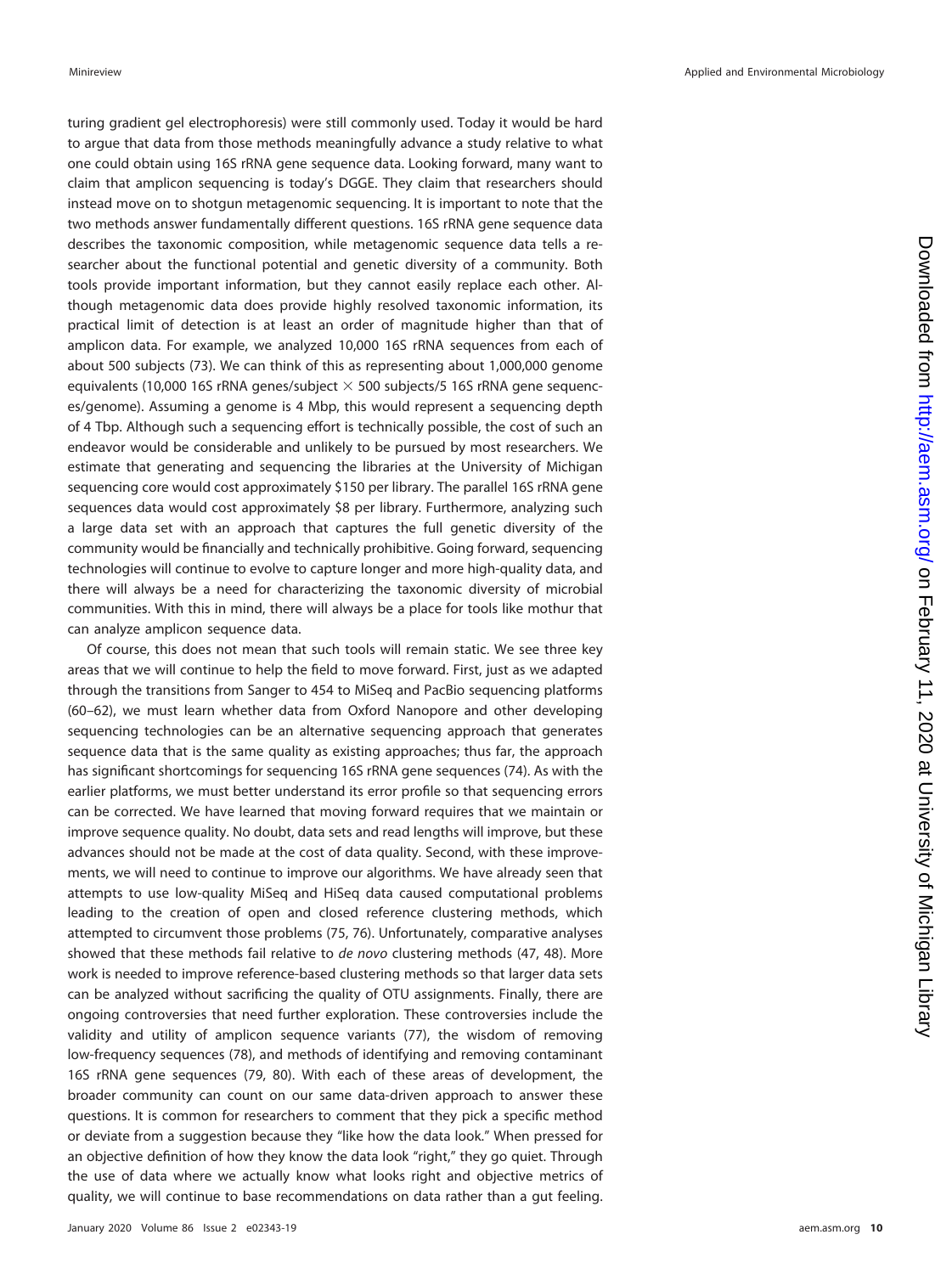**Conclusion.** In the paper announcing mothur, we commented that the relationship between 16S rRNA gene sequencing and analysis is very much like the Red Queen in Lewis Carroll's book, Through the Looking-Glass. Although some disagreed with this analogy [\(81\)](#page-12-24), I still feel it is apt. The sequencing technology and rapacious appetite of researchers continue to race on. At the same time, bioinformatics tools must adapt to facilitate our research. I am confident that mothur will be up to this exciting challenge. Beyond its utility for analyzing amplicon sequence data, mothur's history provides lessons that are helpful for other projects that hope to develop a long historical arc. First, mothur is a product of its time. We have always sought to solve a current need to the best of our ability with the tools we had at the time. There are certainly caveats to any analysis of 16S rRNA gene sequence data, but if we had waited until those caveats were resolved, the field would never have progressed. Similarly, we made design choices that we probably would not have made had we started the project today. Second, as we have developed mothur, we have attempted to do so in a data-driven approach where we compare multiple methods. It has not merely been enough to propose a new method: we must show that it meaningfully advances the field. Third, through our failures and successes, we have learned to focus on what mothur is good at and create products separate from mothur when distinct needs arise. For example, we have learned that mothur should not have a graphical interface or data visualization tool. Instead, we provide instructional materials to teach users how to use the command line interface and other computational skills like programming in R for data visualization. Finally, mothur was born out of a need for automating the analysis of large 16S rRNA gene sequence data sets. It has been refreshing to see the computational skills of the microbial ecology field grow over the past 2 decades. Looking ahead, we must all take stock of the challenges we face in microbial ecology and how our individual skills and interests can address these challenges to turn them into opportunities.

## **ACKNOWLEDGMENTS**

The development of mothur would not be possible without the contributions of its many supporters, developers, and users. Although this is not a complete list, I would be remiss if I did not express my gratitude to Sarah Westcott and the other members of my research group, Jo Handelsman, Mitch Sogin, Susan Huse, Sarah Highlander, Vincent Young, Lita Proctor, Kendra Maas, and Marcy Balunas for their unique contributions to the continued development of mothur.

## <span id="page-10-0"></span>**REFERENCES**

- 1. Lenski RE. 2017. Experimental evolution and the dynamics of adaptation and genome evolution in microbial populations. ISME J 11:2181–2194. [https://doi.org/10.1038/ismej.2017.69.](https://doi.org/10.1038/ismej.2017.69)
- 2. Smith DK. 2018. From fundamental supramolecular chemistry to selfassembled nanomaterials and medicines and back again— how Sam inspired SAMul. Chem Commun 54:4743– 4760. [https://doi.org/10.1039/](https://doi.org/10.1039/c8cc01753k) [c8cc01753k.](https://doi.org/10.1039/c8cc01753k)
- <span id="page-10-5"></span>3. Barbour AG, Benach JL. 2019. Discovery of the Lyme disease agent. mBio 10:e02166-19. [https://doi.org/10.1128/mbio.02166-19.](https://doi.org/10.1128/mbio.02166-19)
- 4. Colwell RK, Elsensohn JE. 2014. EstimateS turns 20: statistical estimation of species richness and shared species from samples, with nonparametric extrapolation. Ecography 37:609 – 613. [https://doi.org/10](https://doi.org/10.1111/ecog.00814) [.1111/ecog.00814.](https://doi.org/10.1111/ecog.00814)
- <span id="page-10-1"></span>5. Glöckner FO, Yilmaz P, Quast C, Gerken J, Beccati A, Ciuprina A, Bruns G, Yarza P, Peplies J, Westram R, Ludwig W. 2017. 25 years of serving the community with ribosomal RNA gene reference databases and tools. J Biotechnol 261:169 –176. [https://doi.org/10.1016/j.jbiotec.2017.06.1198.](https://doi.org/10.1016/j.jbiotec.2017.06.1198)
- <span id="page-10-3"></span><span id="page-10-2"></span>6. Casadevall A, Fang FC. 2015. (A)Historical science. Infect Immun 83: 4460 – 4464. [https://doi.org/10.1128/IAI.00921-15.](https://doi.org/10.1128/IAI.00921-15)
- 7. Schloss PD, Westcott SL, Ryabin T, Hall JR, Hartmann M, Hollister EB, Lesniewski RA, Oakley BB, Parks DH, Robinson CJ, Sahl JW, Stres B, Thallinger GG, Horn DJV, Weber CF. 2009. Introducing mothur: opensource, platform-independent, community-supported software for de-

<span id="page-10-4"></span>75:7537–7541. [https://doi.org/10.1128/AEM.01541-09.](https://doi.org/10.1128/AEM.01541-09) 8. Hughes JB, Hellmann JJ, Ricketts TH, Bohannan BJM. 2001. Counting the

scribing and comparing microbial communities. Appl Environ Microbiol

- <span id="page-10-6"></span>uncountable: statistical approaches to estimating microbial diversity. Appl Environ Microbiol 67:4399 – 4406. [https://doi.org/10.1128/aem.67](https://doi.org/10.1128/aem.67.10.4399-4406.2001) [.10.4399-4406.2001.](https://doi.org/10.1128/aem.67.10.4399-4406.2001) 9. Schloss PD, Handelsman J. 2005. Introducing DOTUR, a computer pro-
- gram for defining operational taxonomic units and estimating species richness. Appl Environ Microbiol 71:1501–1506. [https://doi.org/10.1128/](https://doi.org/10.1128/AEM.71.3.1501-1506.2005) [AEM.71.3.1501-1506.2005.](https://doi.org/10.1128/AEM.71.3.1501-1506.2005)
- <span id="page-10-8"></span><span id="page-10-7"></span>10. Schloss PD, Larget BR, Handelsman J. 2004. Integration of microbial ecology and statistics: a test to compare gene libraries. Appl Environ Microbiol 70:5485–5492. [https://doi.org/10.1128/AEM.70.9.5485-5492.2004.](https://doi.org/10.1128/AEM.70.9.5485-5492.2004)
- 11. Schloss PD, Handelsman J. 2006. Introducing SONS, a tool for operational taxonomic unit-based comparisons of microbial community memberships and structures. Appl Environ Microbiol 72:6773-6779. [https://](https://doi.org/10.1128/AEM.00474-06) [doi.org/10.1128/AEM.00474-06.](https://doi.org/10.1128/AEM.00474-06)
- <span id="page-10-10"></span><span id="page-10-9"></span>12. Schloss PD, Handelsman J. 2006. Introducing TreeClimber, a test to compare microbial community structures. Appl Environ Microbiol 72: 2379 –2384. [https://doi.org/10.1128/AEM.72.4.2379-2384.2006.](https://doi.org/10.1128/AEM.72.4.2379-2384.2006)
- <span id="page-10-11"></span>13. Lozupone C, Knight R. 2005. UniFrac: a new phylogenetic method for comparing microbial communities. Appl Environ Microbiol 71:8228 –8235. [https://doi.org/10.1128/AEM.71.12.8228-8235.2005.](https://doi.org/10.1128/AEM.71.12.8228-8235.2005)
- 14. Lozupone CA, Hamady M, Kelley ST, Knight R. 2007. Quantitative and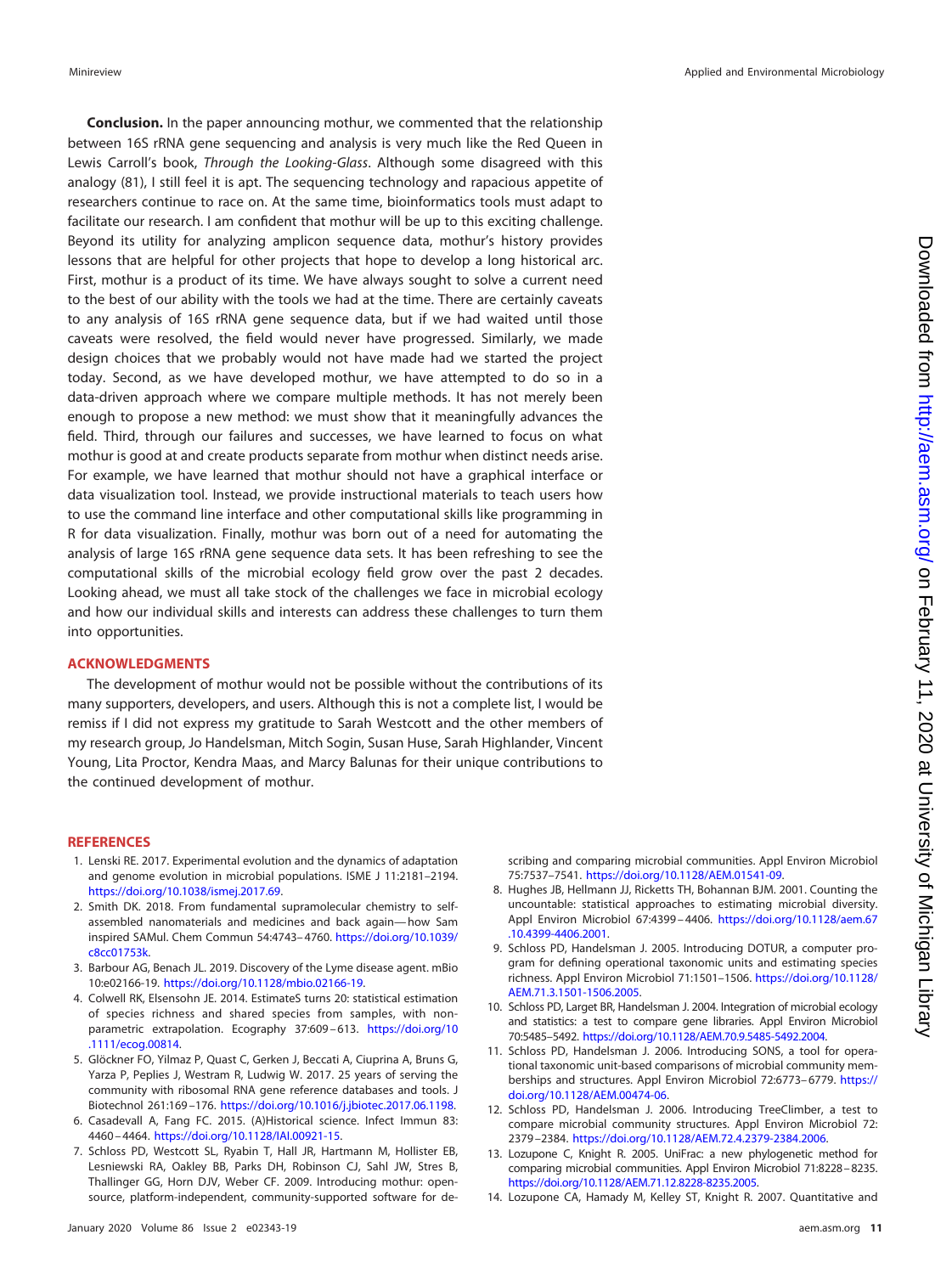qualitative diversity measures lead to different insights into factors that structure microbial communities. Appl Environ Microbiol 73:1576 –1585. [https://doi.org/10.1128/AEM.01996-06.](https://doi.org/10.1128/AEM.01996-06)

- <span id="page-11-1"></span><span id="page-11-0"></span>15. Schloss PD, Handelsman J. 2006. Toward a census of bacteria in soil. PLoS Comput Biol 2:e92. [https://doi.org/10.1371/journal.pcbi.0020092.](https://doi.org/10.1371/journal.pcbi.0020092)
- 16. Schloss PD, Handelsman J. 2004. Status of the microbial census. Microbiol Mol Biol Rev 68:686 – 691. [https://doi.org/10.1128/MMBR.68.4.686](https://doi.org/10.1128/MMBR.68.4.686-691.2004) [-691.2004.](https://doi.org/10.1128/MMBR.68.4.686-691.2004)
- <span id="page-11-2"></span>17. Schloss PD, Handelsman J. 2007. The last word: books as a statistical metaphor for microbial communities. Annu Rev Microbiol 61:23–34. [https://doi.org/10.1146/annurev.micro.61.011507.151712.](https://doi.org/10.1146/annurev.micro.61.011507.151712)
- <span id="page-11-3"></span>18. Zhou J, Bruns MA, Tiedje JM. 1996. DNA recovery from soils of diverse composition. Appl Environ Microbiol 62:316 –322.
- 19. Suzuki MT, Giovannoni SJ. 1996. Bias caused by template annealing in the amplification of mixtures of 16S rRNA genes by PCR. Appl Environ Microbiol 62:625– 630.
- 20. Chandler DP, Fredrickson JK, Brockman FJ. 1997. Effect of PCR template concentration on the composition and distribution of total community 16S rDNA clone libraries. Mol Ecol 6:475– 482. [https://doi.org/10.1046/j](https://doi.org/10.1046/j.1365-294x.1997.00205.x) [.1365-294x.1997.00205.x.](https://doi.org/10.1046/j.1365-294x.1997.00205.x)
- <span id="page-11-4"></span>21. Polz MF, Cavanaugh CM. 1998. Bias in template-to-product ratios in multitemplate PCR. Appl Environ Microbiol 64:3724 –3730.
- 22. Wagner A, Blackstone N, Cartwright P, Dick M, Misof B, Snow P, Wagner GP, Bartels J, Murtha M, Pendleton J. 1994. Surveys of gene families using polymerase chain reaction: PCR selection and PCR drift. Syst Biol 43:250 –261. [https://doi.org/10.2307/2413465.](https://doi.org/10.2307/2413465)
- <span id="page-11-5"></span>23. Hansen MC, Tolker-Nielsen T, Givskov M, Molin S. 1998. Biased 16S rDNA PCR amplification caused by interference from DNA flanking the template region. FEMS Microbiol Ecol 26:141-149. [https://doi.org/10.1111/j](https://doi.org/10.1111/j.1574-6941.1998.tb00500.x) [.1574-6941.1998.tb00500.x.](https://doi.org/10.1111/j.1574-6941.1998.tb00500.x)
- <span id="page-11-6"></span>24. Qiu X, Wu L, Huang H, McDonel PE, Palumbo AV, Tiedje JM, Zhou J. 2001. Evaluation of PCR-generated chimeras, mutations, and heteroduplexes with 16S rRNA gene-based cloning. Appl Environ Microbiol 67:880 – 887. [https://doi.org/10.1128/AEM.67.2.880-887.2001.](https://doi.org/10.1128/AEM.67.2.880-887.2001)
- 25. Komatsoulis GA, Waterman MS. 1997. A new computational method for detection of chimeric 16S rRNA artifacts generated by PCR amplification from mixed bacterial populations. Appl Environ Microbiol 63:2338 –2346.
- <span id="page-11-7"></span>26. Wang G, Wang Y. 1997. Frequency of formation of chimeric molecules as a consequence of PCR coamplification of 16S rRNA genes from mixed bacterial genomes. Appl Environ Microbiol 63:4645– 4650.
- <span id="page-11-8"></span>27. Hugenholtz P, Huber T. 2003. Chimeric 16S rDNA sequences of diverse origin are accumulating in the public databases. Int J Syst Evol Microbiol 53:289 –293. [https://doi.org/10.1099/ijs.0.02441-0.](https://doi.org/10.1099/ijs.0.02441-0)
- <span id="page-11-9"></span>28. Bonfield JK, Smith KF, Staden R. 1995. A new DNA sequence assembly program. Nucleic Acids Res 23:4992– 4999. [https://doi.org/10.1093/nar/](https://doi.org/10.1093/nar/23.24.4992) [23.24.4992.](https://doi.org/10.1093/nar/23.24.4992)
- <span id="page-11-10"></span>29. Thompson JD, Higgins DG, Gibson TJ. 1994. CLUSTAL W: improving the sensitivity of progressive multiple sequence alignment through sequence weighting, position-specific gap penalties and weight matrix choice. Nucleic Acids Res 22:4673– 4680. [https://doi.org/10.1093/nar/22](https://doi.org/10.1093/nar/22.22.4673) [.22.4673.](https://doi.org/10.1093/nar/22.22.4673)
- <span id="page-11-12"></span><span id="page-11-11"></span>30. Ludwig W. 2004. ARB: a software environment for sequence data. Nucleic Acids Res 32:1363–1371. [https://doi.org/10.1093/nar/gkh293.](https://doi.org/10.1093/nar/gkh293)
- <span id="page-11-13"></span>31. Felsenstein J. 1989. PHYLIP - phylogeny inference package. Cladistics 5:164 –166.
- 32. Stackebrandt E, Goebel BM. 1994. Taxonomic note: a place for DNA-DNA reassociation and 16S rRNA sequence analysis in the present species definition in bacteriology. Int J Syst Evol Microbiol 44:846 – 849. [https://](https://doi.org/10.1099/00207713-44-4-846) [doi.org/10.1099/00207713-44-4-846.](https://doi.org/10.1099/00207713-44-4-846)
- <span id="page-11-15"></span><span id="page-11-14"></span>33. Seguritan V, Rohwer F. 2001. FastGroup: a program to dereplicate libraries of 16S rDNA sequences. BMC Bioinformatics 2:9. [https://doi.org/](https://doi.org/10.1186/1471-2105-2-9) [10.1186/1471-2105-2-9.](https://doi.org/10.1186/1471-2105-2-9)
- <span id="page-11-16"></span>34. McCaig AE, Glover LA, Prosser JI. 1999. Molecular analysis of bacterial community structure and diversity in unimproved and improved upland grass pastures. Appl Environ Microbiol 65:1721–1730.
- 35. Pollock J, Glendinning L, Wisedchanwet T, Watson M. 2018. The madness of microbiome: attempting to find consensus "best practice" for 16S microbiome studies. Appl Environ Microbiol 84:e02627-17. [https://doi](https://doi.org/10.1128/aem.02627-17) [.org/10.1128/aem.02627-17.](https://doi.org/10.1128/aem.02627-17)
- <span id="page-11-17"></span>36. Singleton DR, Furlong MA, Rathbun SL, Whitman WB. 2001. Quantitative comparisons of 16S rRNA gene sequence libraries from environmental samples. Appl Environ Microbiol 67:4374 – 4376. [https://doi.org/10.1128/](https://doi.org/10.1128/aem.67.9.4374-4376.2001) [aem.67.9.4374-4376.2001.](https://doi.org/10.1128/aem.67.9.4374-4376.2001)
- <span id="page-11-18"></span>37. Carey MA, Papin JA. 2018. Ten simple rules for biologists learning to

program. PLoS Comput Biol 14:e1005871. [https://doi.org/10.1371/journal](https://doi.org/10.1371/journal.pcbi.1005871) [.pcbi.1005871.](https://doi.org/10.1371/journal.pcbi.1005871)

- <span id="page-11-19"></span>38. Sogin ML, Morrison HG, Huber JA, Welch DM, Huse SM, Neal PR, Arrieta JM, Herndl GJ. 2006. Microbial diversity in the deep sea and the underexplored "rare biosphere." Proc Natl Acad Sci U S A 103:12115-12120. [https://doi.org/10.1073/pnas.0605127103.](https://doi.org/10.1073/pnas.0605127103)
- <span id="page-11-20"></span>39. Cole JR, Wang Q, Fish JA, Chai B, McGarrell DM, Sun Y, Brown CT, Porras-Alfaro A, Kuske CR, Tiedje JM. 2013. Ribosomal Database Project: data and tools for high throughput rRNA analysis. Nucleic Acids Res 42:D633–D642. [https://doi.org/10.1093/nar/gkt1244.](https://doi.org/10.1093/nar/gkt1244)
- <span id="page-11-21"></span>40. DeSantis TZ, Hugenholtz P, Larsen N, Rojas M, Brodie EL, Keller K, Huber T, Dalevi D, Hu P, Andersen GL. 2006. Greengenes, a chimera-checked 16S rRNA gene database and workbench compatible with ARB. Appl Environ Microbiol 72:5069 –5072. [https://doi.org/10.1128/AEM.03006-05.](https://doi.org/10.1128/AEM.03006-05)
- <span id="page-11-22"></span>41. Yilmaz P, Parfrey LW, Yarza P, Gerken J, Pruesse E, Quast C, Schweer T, Peplies J, Ludwig W, Glöckner FO. 2013. The SILVA and "All-species living tree project (LTP)" taxonomic frameworks. Nucleic Acids Res 42: D643–D648. [https://doi.org/10.1093/nar/gkt1209.](https://doi.org/10.1093/nar/gkt1209)
- <span id="page-11-23"></span>42. DeSantis TZ, Hugenholtz P, Keller K, Brodie EL, Larsen N, Piceno YM, Phan R, Andersen GL. 2006. NAST: a multiple sequence alignment server for comparative analysis of 16S rRNA genes. Nucleic Acids Res 34: W394 –W399. [https://doi.org/10.1093/nar/gkl244.](https://doi.org/10.1093/nar/gkl244)
- <span id="page-11-24"></span>43. Schloss PD. 2009. A high-throughput DNA sequence aligner for microbial ecology studies. PLoS One 4:e8230. [https://doi.org/10.1371/journal](https://doi.org/10.1371/journal.pone.0008230) [.pone.0008230.](https://doi.org/10.1371/journal.pone.0008230)
- <span id="page-11-25"></span>44. Schloss PD. 2010. The effects of alignment quality, distance calculation method, sequence filtering, and region on the analysis of 16S rRNA gene-based studies. PLoS Comput Biol 6:e1000844. [https://doi.org/10](https://doi.org/10.1371/journal.pcbi.1000844) [.1371/journal.pcbi.1000844.](https://doi.org/10.1371/journal.pcbi.1000844)
- <span id="page-11-26"></span>45. Wang Q, Garrity GM, Tiedje JM, Cole JR. 2007. Naive Bayesian classifier for rapid assignment of rRNA sequences into the new bacterial taxonomy. Appl Environ Microbiol 73:5261–5267. [https://doi.org/10.1128/AEM](https://doi.org/10.1128/AEM.00062-07) [.00062-07.](https://doi.org/10.1128/AEM.00062-07)
- <span id="page-11-27"></span>46. Caporaso JG, Kuczynski J, Stombaugh J, Bittinger K, Bushman FD, Costello EK, Fierer N, Peña AG, Goodrich JK, Gordon JI, Huttley GA, Kelley ST, Knights D, Koenig JE, Ley RE, Lozupone CA, McDonald D, Muegge BD, Pirrung M, Reeder J, Sevinsky JR, Turnbaugh PJ, Walters WA, Widmann J, Yatsunenko T, Zaneveld J, Knight R. 2010. QIIME allows analysis of high-throughput community sequencing data. Nat Methods 7:335–336. [https://doi.org/10.1038/nmeth.f.303.](https://doi.org/10.1038/nmeth.f.303)
- <span id="page-11-28"></span>47. Westcott SL, Schloss PD. 2015. De novo clustering methods outperform reference-based methods for assigning 16S rRNA gene sequences to operational taxonomic units. PeerJ 3:e1487. [https://doi.org/10.7717/](https://doi.org/10.7717/peerj.1487) [peerj.1487.](https://doi.org/10.7717/peerj.1487)
- <span id="page-11-30"></span><span id="page-11-29"></span>48. Westcott SL, Schloss PD. 2017. OptiClust, an improved method for assigning amplicon-based sequence data to operational taxonomic units. mSphere 2:e00073-17. [https://doi.org/10.1128/mspheredirect.00073-17.](https://doi.org/10.1128/mspheredirect.00073-17)
- 49. Quince C, Lanzén A, Curtis TP, Davenport RJ, Hall N, Head IM, Read LF, Sloan WT. 2009. Accurate determination of microbial diversity from 454 pyrosequencing data. Nat Methods 6:639 – 641. [https://doi.org/10.1038/](https://doi.org/10.1038/nmeth.1361) [nmeth.1361.](https://doi.org/10.1038/nmeth.1361)
- <span id="page-11-32"></span><span id="page-11-31"></span>50. Masella AP, Bartram AK, Truszkowski JM, Brown DG, Neufeld JD. 2012. PANDAseq: paired-end assembler for Illumina sequences. BMC Bioinformatics 13:31. [https://doi.org/10.1186/1471-2105-13-31.](https://doi.org/10.1186/1471-2105-13-31)
- <span id="page-11-33"></span>51. Callahan BJ, McMurdie PJ, Rosen MJ, Han AW, Johnson AJA, Holmes SP. 2016. DADA2: high-resolution sample inference from Illumina amplicon data. Nat Methods 13:581–583. [https://doi.org/10.1038/nmeth.3869.](https://doi.org/10.1038/nmeth.3869)
- <span id="page-11-34"></span>52. Edgar RC, Haas BJ, Clemente JC, Quince C, Knight R. 2011. UCHIME improves sensitivity and speed of chimera detection. Bioinformatics 27:2194 –2200. [https://doi.org/10.1093/bioinformatics/btr381.](https://doi.org/10.1093/bioinformatics/btr381)
- 53. Haas BJ, Gevers D, Earl AM, Feldgarden M, Ward DV, Giannoukos G, Ciulla D, Tabbaa D, Highlander SK, Sodergren E, Methe B, DeSantis TZ, Petrosino JF, Knight R, Birren WB. 2011. Chimeric 16S rRNA sequence formation and detection in Sanger and 454-pyrosequenced PCR amplicons. Genome Res 21:494 –504. [https://doi.org/10.1101/gr.112730.110.](https://doi.org/10.1101/gr.112730.110)
- <span id="page-11-36"></span><span id="page-11-35"></span>54. Quince C, Lanzen A, Davenport RJ, Turnbaugh PJ. 2011. Removing noise from pyrosequenced amplicons. BMC Bioinformatics 12:38. [https://doi](https://doi.org/10.1186/1471-2105-12-38) [.org/10.1186/1471-2105-12-38.](https://doi.org/10.1186/1471-2105-12-38)
- <span id="page-11-37"></span>55. Edgar RC. 2010. Search and clustering orders of magnitude faster than BLAST. Bioinformatics 26:2460 –2461. [https://doi.org/10.1093/](https://doi.org/10.1093/bioinformatics/btq461) [bioinformatics/btq461.](https://doi.org/10.1093/bioinformatics/btq461)
- 56. Rognes T, Flouri T, Nichols B, Quince C, Mahé F. 2016. VSEARCH: a versatile open source tool for metagenomics. PeerJ 4:e2584. [https://doi](https://doi.org/10.7717/peerj.2584) [.org/10.7717/peerj.2584.](https://doi.org/10.7717/peerj.2584)